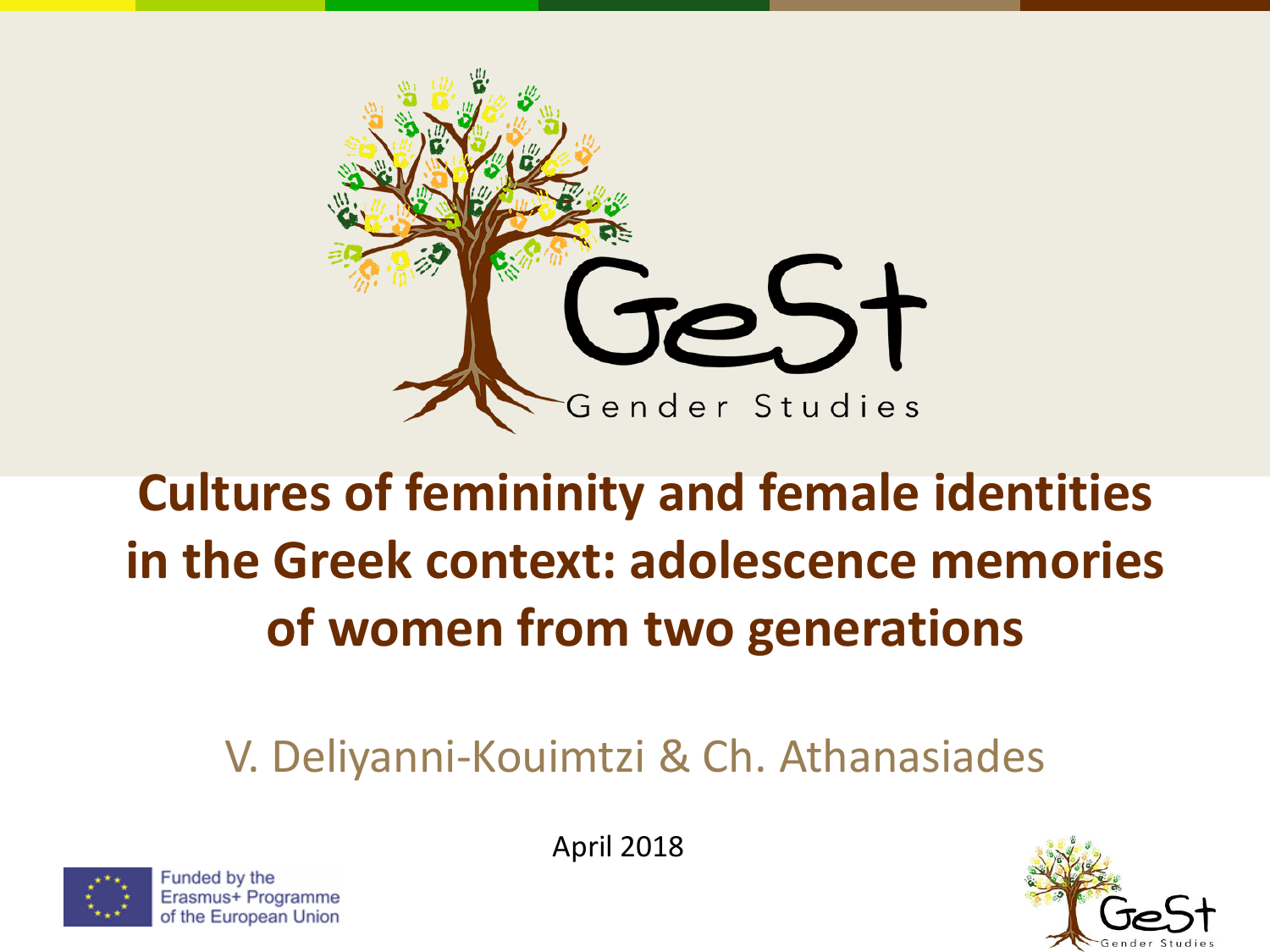## Introduction

According to the contemporary gender theory:

individuals are considered to be "gendered subjects" who always make choices and act according to specific prerequisites dictated by the social category of gender.

According to recent research on gender identities

- Emerging changes are observed in the way the dominant characteristics of male and female identities are understood, with a strong tendency towards the broadening of their content, together with a variety of contradictory discourses.
- Changes are pin-pointed mainly in relation to female identities whereas, at the same time,
- traditional social regulations concerning female sexuality still remain powerful.



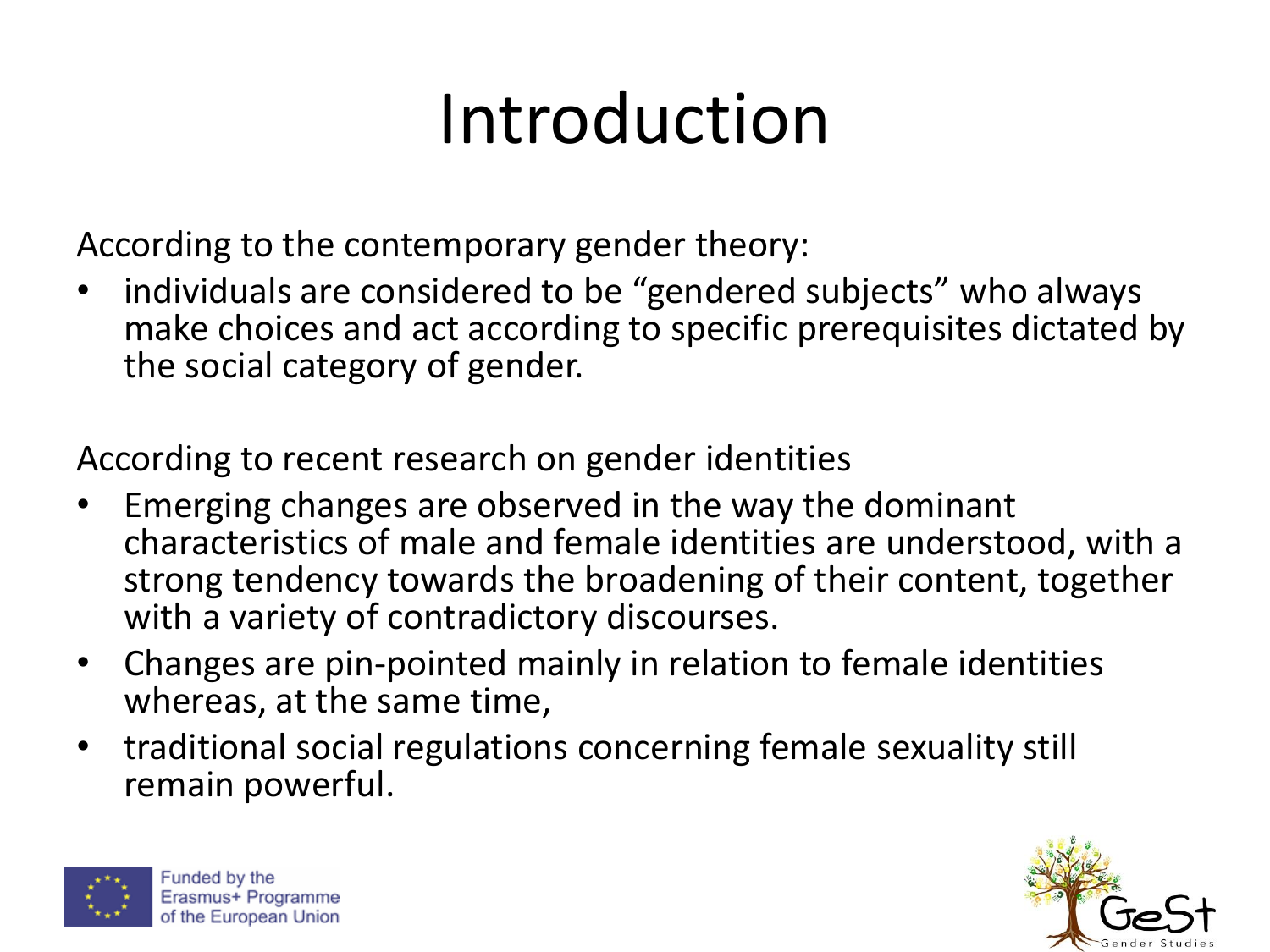## Introduction

The Greek context:

- Important changes in the legislation, aiming at gender equality, during the last 40 years
- Greater flexibility in the way the social environment understands the female identity in relation to the male, in the sense that the constructions of femininity are not as rigid and stable as they used to be in the past.
- Social transformations are connected with and promoted by the female gender.
- However, it seems that existing traditional values and believes result to a contradictory picture of the Greek society:
	- changes are not easily accepted, especially those that imply the deconstruction of gender dualisms. Therefore,
	- Ideologies remaining attached to traditional patterns of gender relations are often detected.



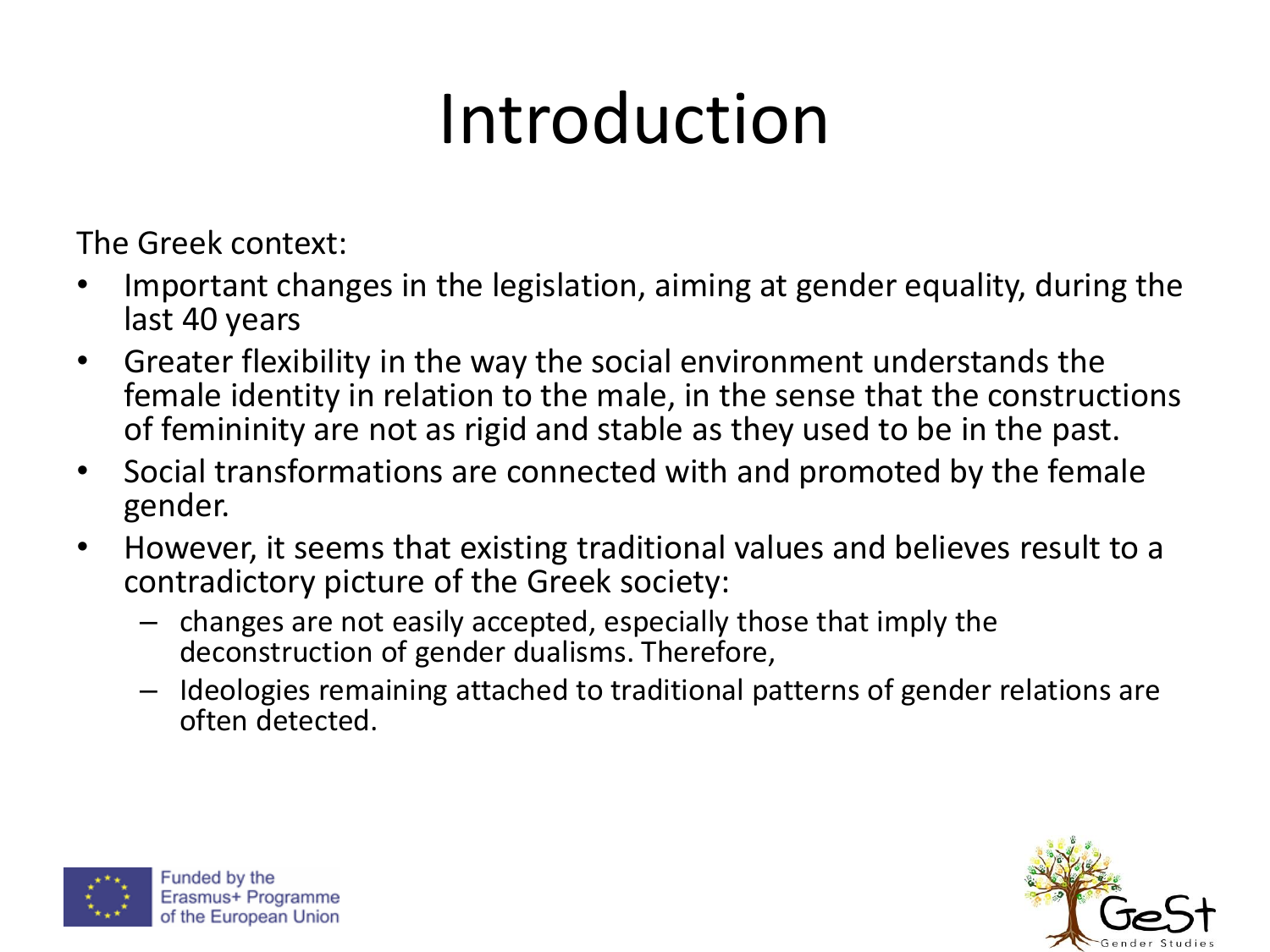## Aims

- To contribute in better understanding the changes that have occurred in adolescent gender identities during the last four decades.
- To discusses the ways dominant discourses and ideologies on gender are shaped in the Greek context over a time of forty years
- To focus on the changing aspects of femininity and trying to show off the discourses used by women of different ages, who recall memories of their adolescence and talk about themselves and the other young girls of their time.



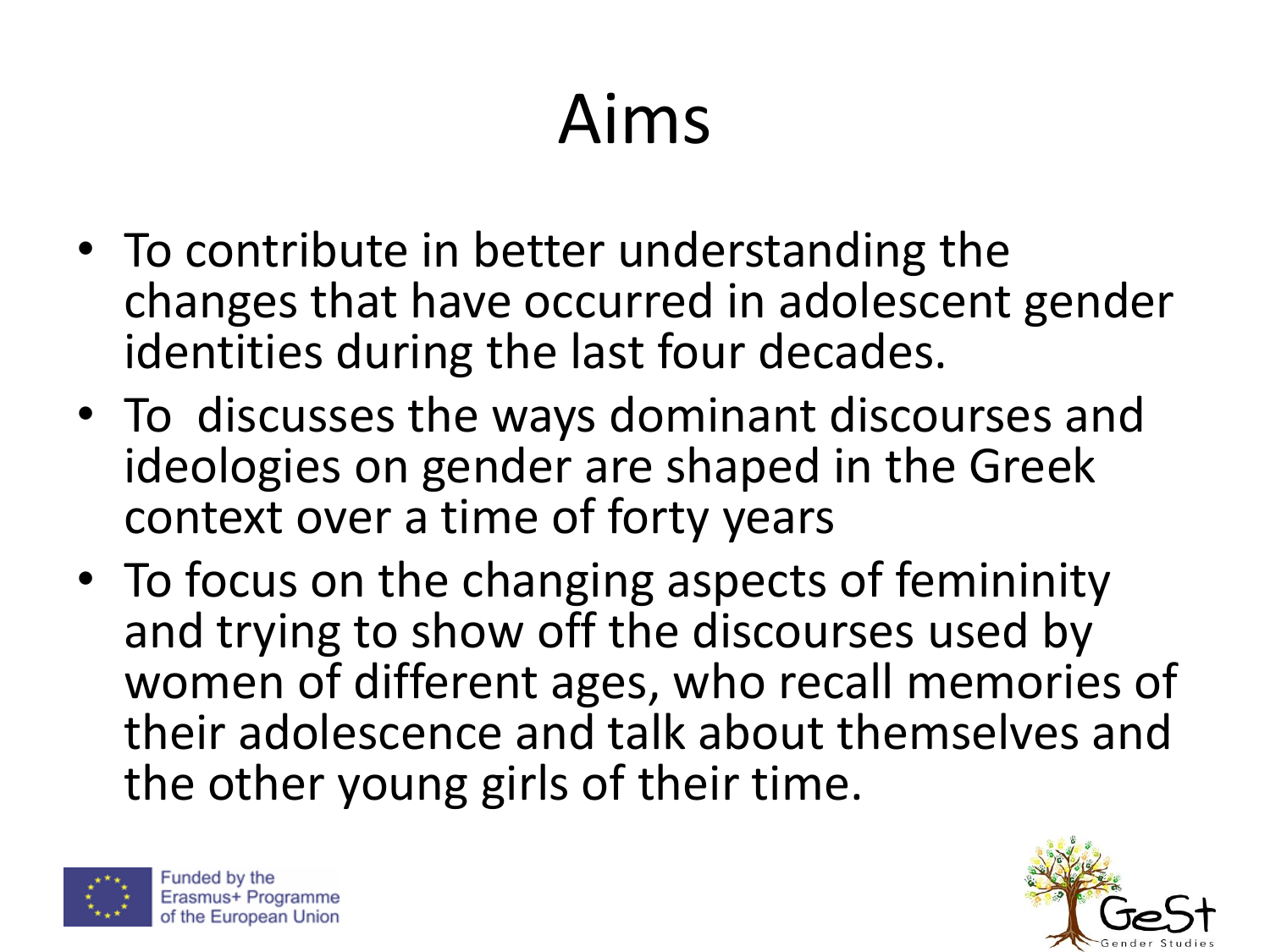## Research Questions

- What are the typical discourses used by contemporary women of different ages who talk about the time of their adolescence?
- Are these constructions similar or differ from age to age?
- Can we talk about "changing functions of femininity"?
- What has changed and what remains stable regarding female identities in the Greek context?



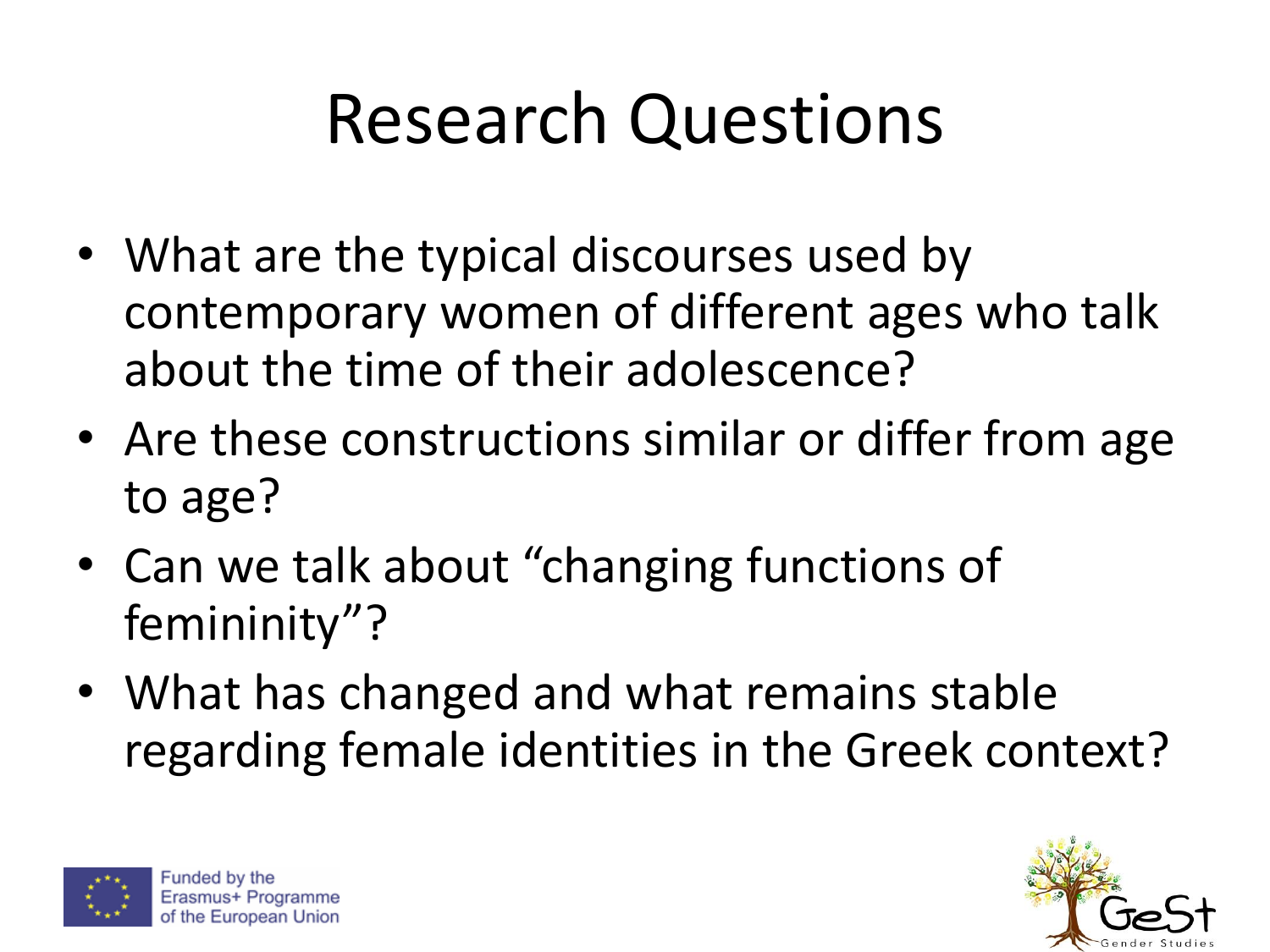### The research: The sample

#### Table 1: The Students

|    | Age  | <b>Studies</b>                 | Place she grew<br><b>up</b> | <b>Father's Occupation</b> | <b>Mother's Occupation</b>        |
|----|------|--------------------------------|-----------------------------|----------------------------|-----------------------------------|
| 1. | 20   | English Literature             | Urban                       | Civil Engineer             | English language teacher          |
| 2. | 21   | Psychology                     | Suburban                    | Merchant                   | Merchant                          |
| 3. | 20,5 | <b>Physical Education</b>      | Suburban                    | Public Sector Employee     | Aesthetician                      |
| 4. | 21   | <b>History and Archaeology</b> | Urban                       | Lawyer                     | Lawyer                            |
| 5. | 20   | <b>Fine Arts</b>               | Urban                       | Specialized Technician     | Employee                          |
| 6. | 23   | Economics                      | Urban                       | Merchant                   | Helping in the family<br>business |
| 7. | 20   | <b>Physical Education</b>      | Urban                       | Merchant                   | <b>Public Sector Employee</b>     |
| 8. | 19   | Science                        | Urban                       | Retired                    | Nursery carer                     |
| 9. | 21   | <b>Educational Studies</b>     | Suburban                    | Small business owner       | <b>Public Sector Employee</b>     |



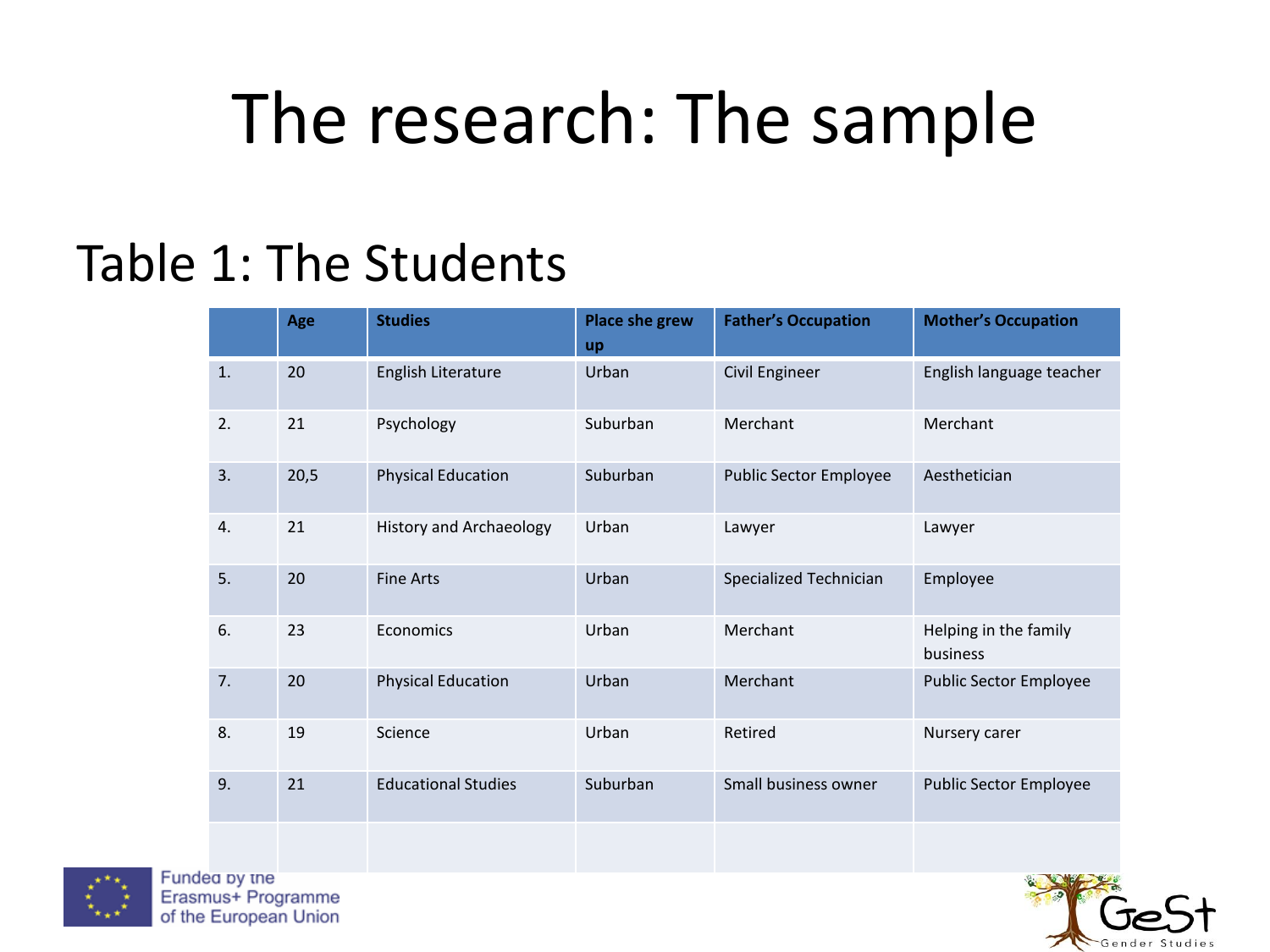### The Research: The Sample

#### Table 2: The Mature Women

|     | Age | <b>Occupation</b>                     | <b>Place of living</b> | <b>Father's occupation</b>   | <b>Mother's Occupation</b>  |
|-----|-----|---------------------------------------|------------------------|------------------------------|-----------------------------|
| 1.  | 60  | English Language Teacher              | Urban                  | Public Sector Employee       | Housewife                   |
| 2.  | 57  | Housewife                             | Suburban               | Migrant worker in<br>Germany | Migrant worker              |
| 3.  | 64  | <b>Domestic Science Teacher</b>       | Suburban               | Free Lancer                  | Housewife                   |
| 4.  | 61  | <b>Small Business Owner</b>           | Urban                  | <b>Small Business Owner</b>  | <b>Small Business Owner</b> |
| 5.  | 56  | Kindergarten Teacher                  | Suburban               | <b>Manual Worker</b>         | <b>Manual Worker</b>        |
| 6.  | 62  | Primary School Teacher                | Suburban               | Farmer                       | Farmer                      |
| 7.  | 60  | Employee                              | Suburban               | Farmer                       | Farmer                      |
| 8.  | 59  | Housewife                             | Suburban               | Farmer                       | Farmer                      |
| 9.  | 60  | <b>Secondary Education</b><br>Teacher | Suburban               | Farmer                       | Farmer                      |
| 10. | 62  | Housewife                             | Suburban               | Farmer                       | Farmer                      |



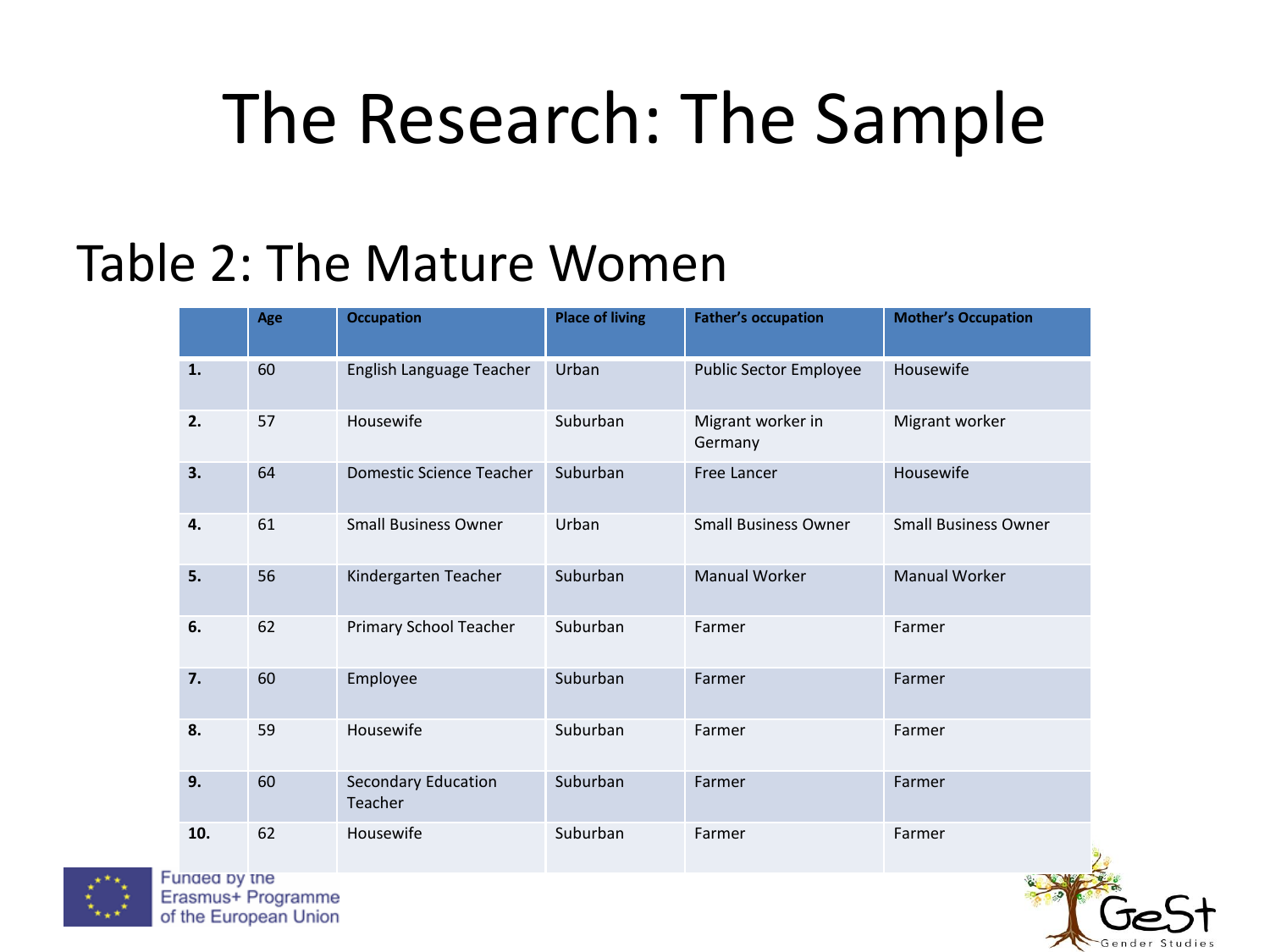## The Research: The Process

Participants were asked

- to describe their experience of growing up as young girls in the family and the school context,
- to give their own meanings of adolescent femininity and of the model of the 'good girl' of their time and
- to talk about their parents' and teachers' expectations regarding their own future as women.



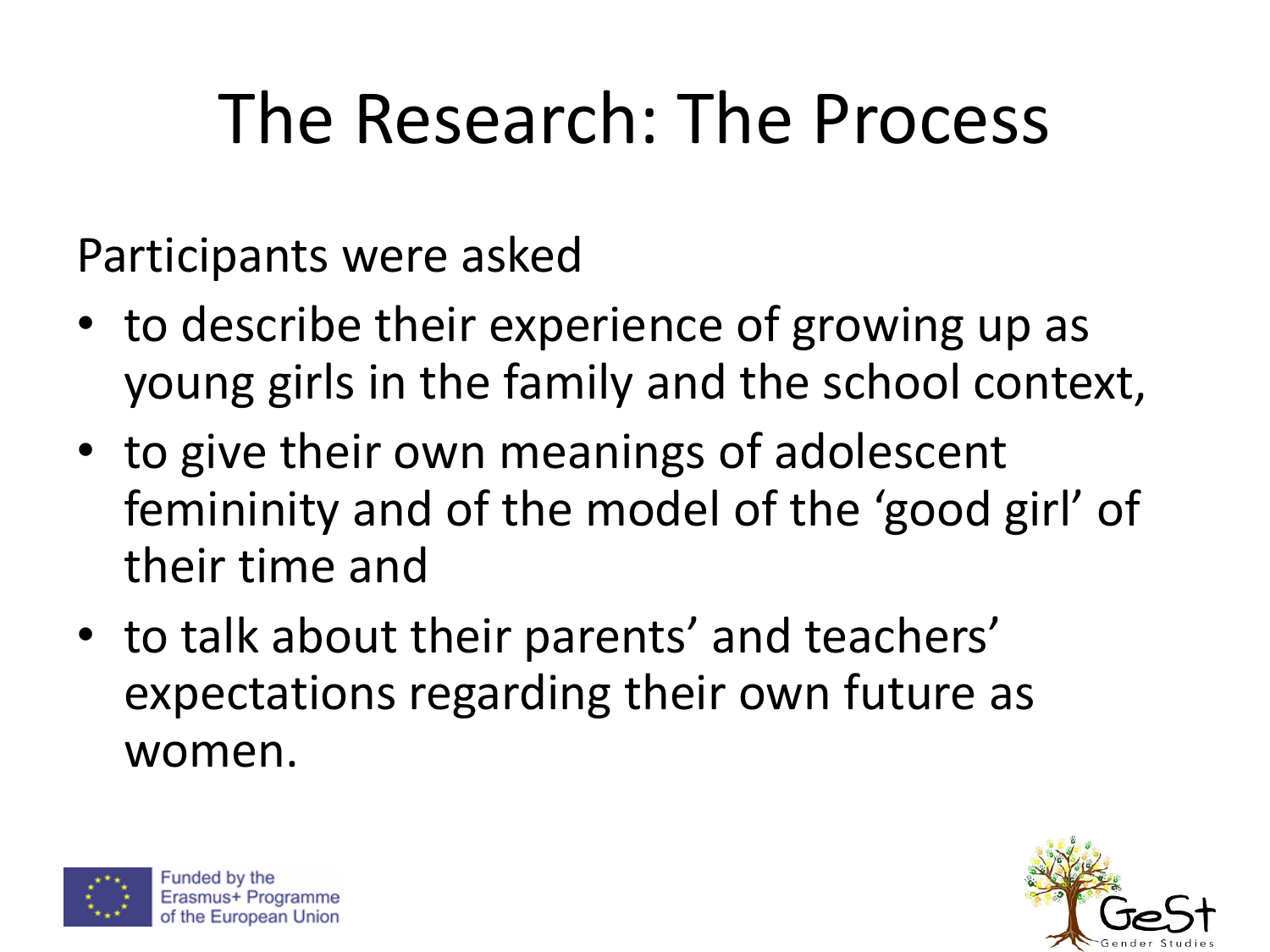## Results

Four interpretive repertoires arose from the analysis:

- the repertoire of female purity,
- the repertoire of traditional femininity
- the repertoire of gender equality
- the repertoire of male superiority.



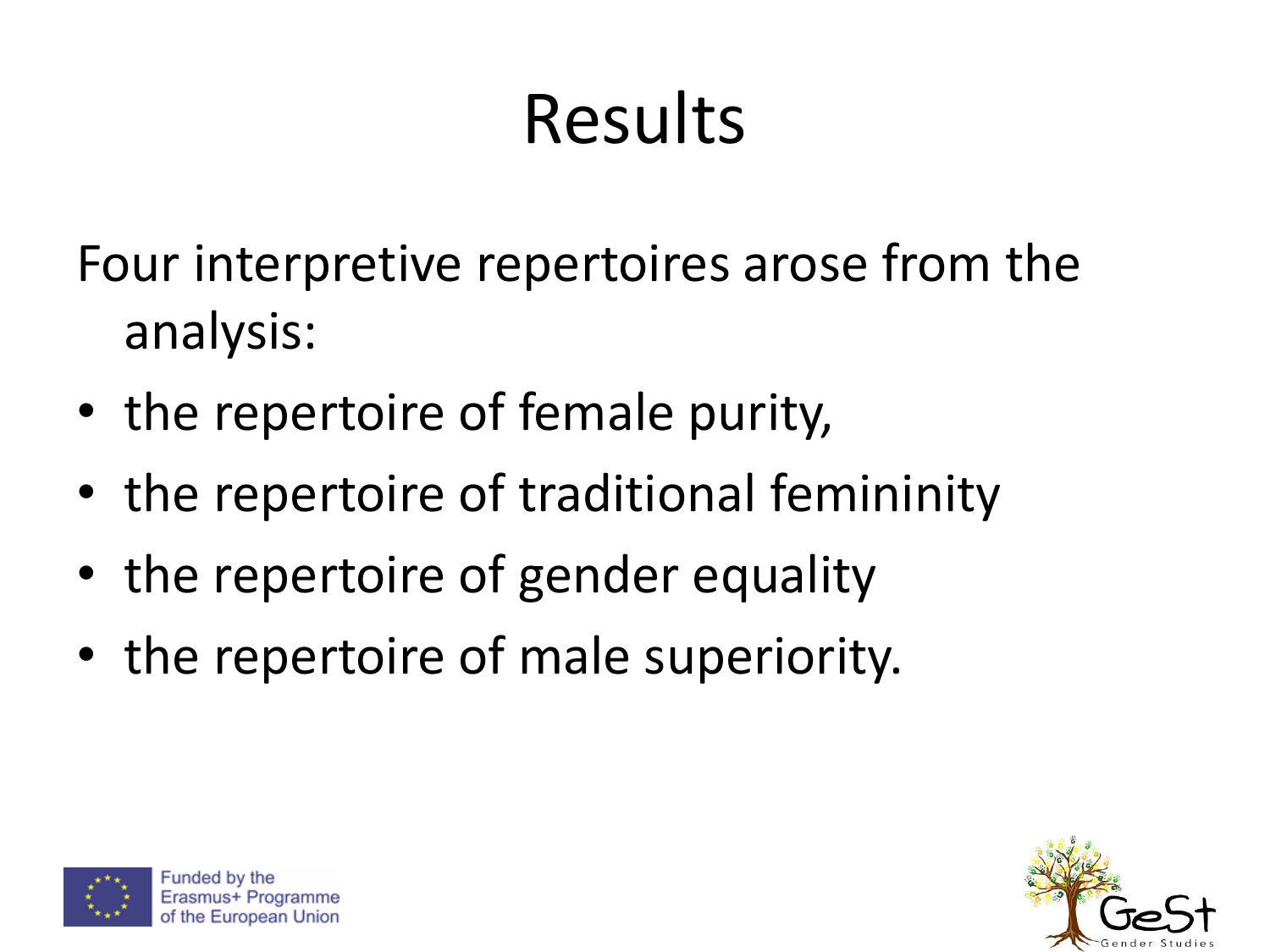### *The repertoire of women's purity*

The main points:

• Connecting femininity with the notion of girl's "honor" and, by extension with the notion of the honor of the family

*"They valued girls' honor very much, that girls should not have any relations with boys, otherwise they would not be considered as belonging to decent families" 57 years old, housewife*

• Restricting girls through the imposition of rules and prohibitions, as to avoid relationships with the other sex and thus to control sexuality

*"…it was around the end of the 60's… we were imposed a specific time schedule, we had to be back home before dark…"*

*60 years old, secondary school teacher*



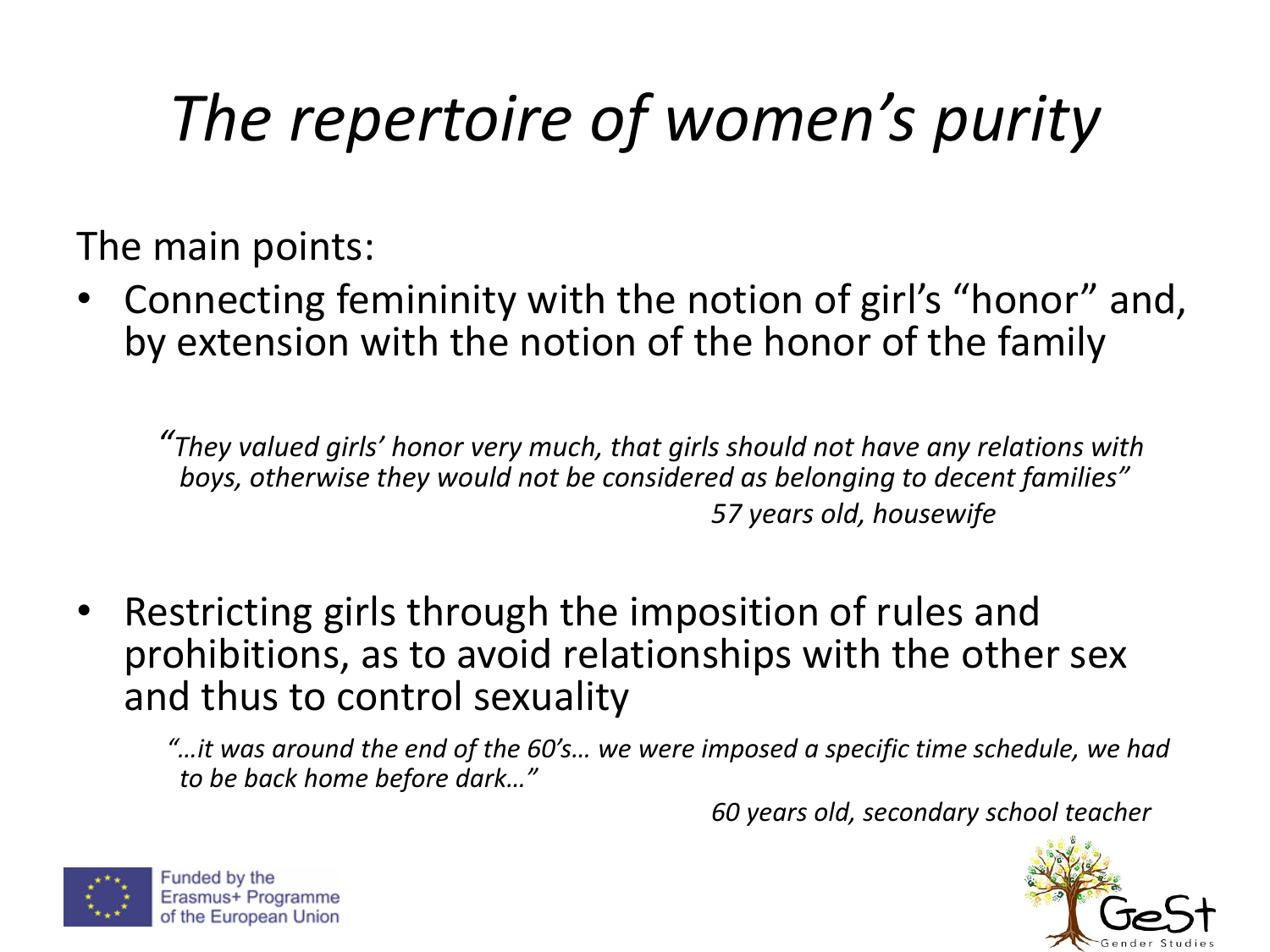## The repertoire of women's purity

The main points:

• Subjugation to patriarchal rules and norms, in the frame of which all women are constructed as being at the mercy of the father-master.

*"Dad was very strict, he always said to my mom 'if the little one (i.e the interviewee) does something wrong, I will first kill you and then I will kill her'… it was forbidden to talk to boys…"*

*62 years old, primary school teacher*



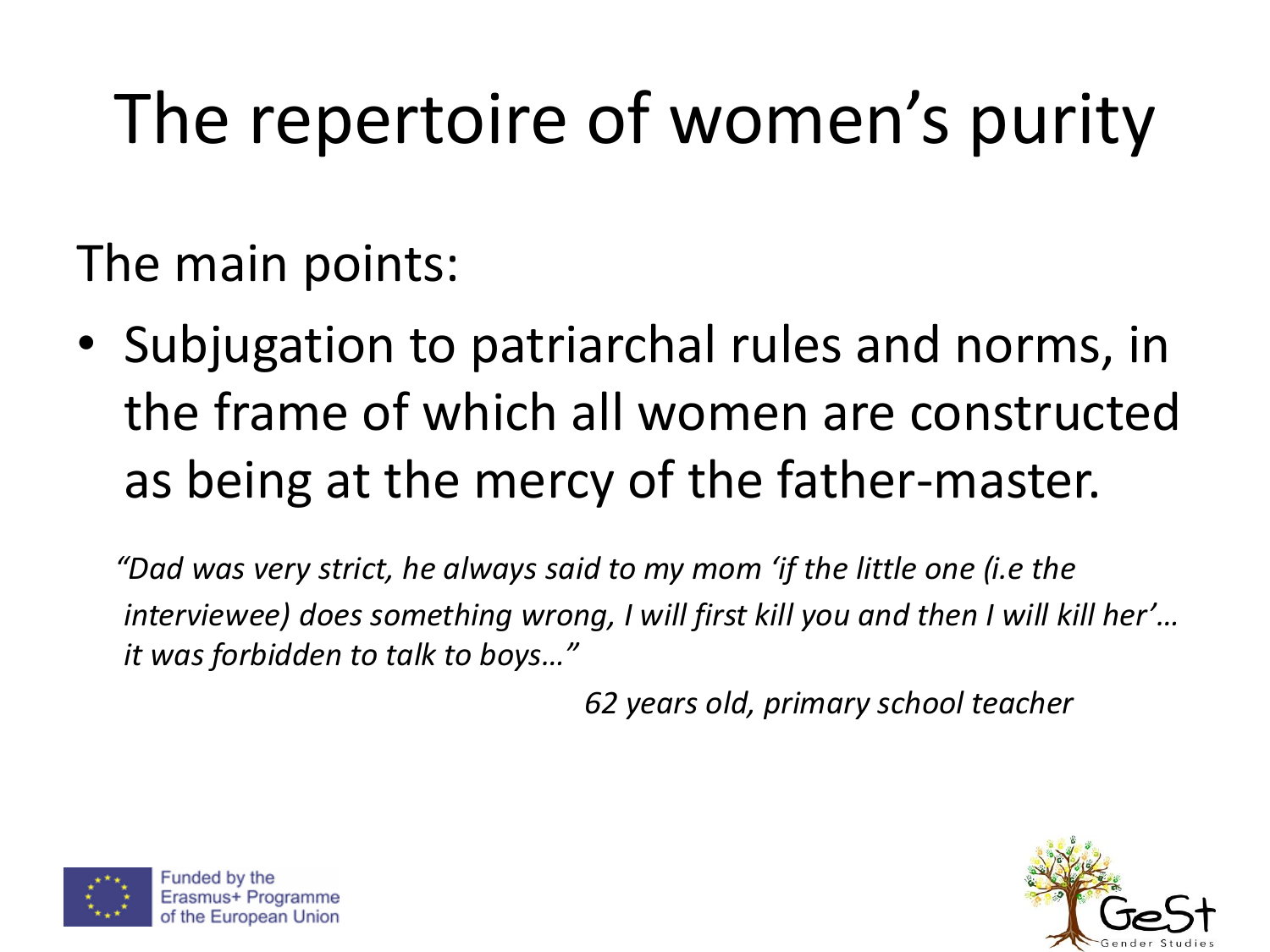## The repertoire of women's purity

• Despite the forty years that separate the two groups of participants, the same repertoire is adopted also by the younger women:

*"… and something else (…) young girls' relationships with boys should be very careful (…) being friendly would be ok, but nothing more… a girl can not enjoy as much freedom as her brothers in the family, she has much more responsibilities in the house and, in general, she must be very careful, her behavior has to be very correct (…) and, to sum up, a boy is better accepted, whereas a girl is required to behave"*

*20 years old, student of Fine Arts*



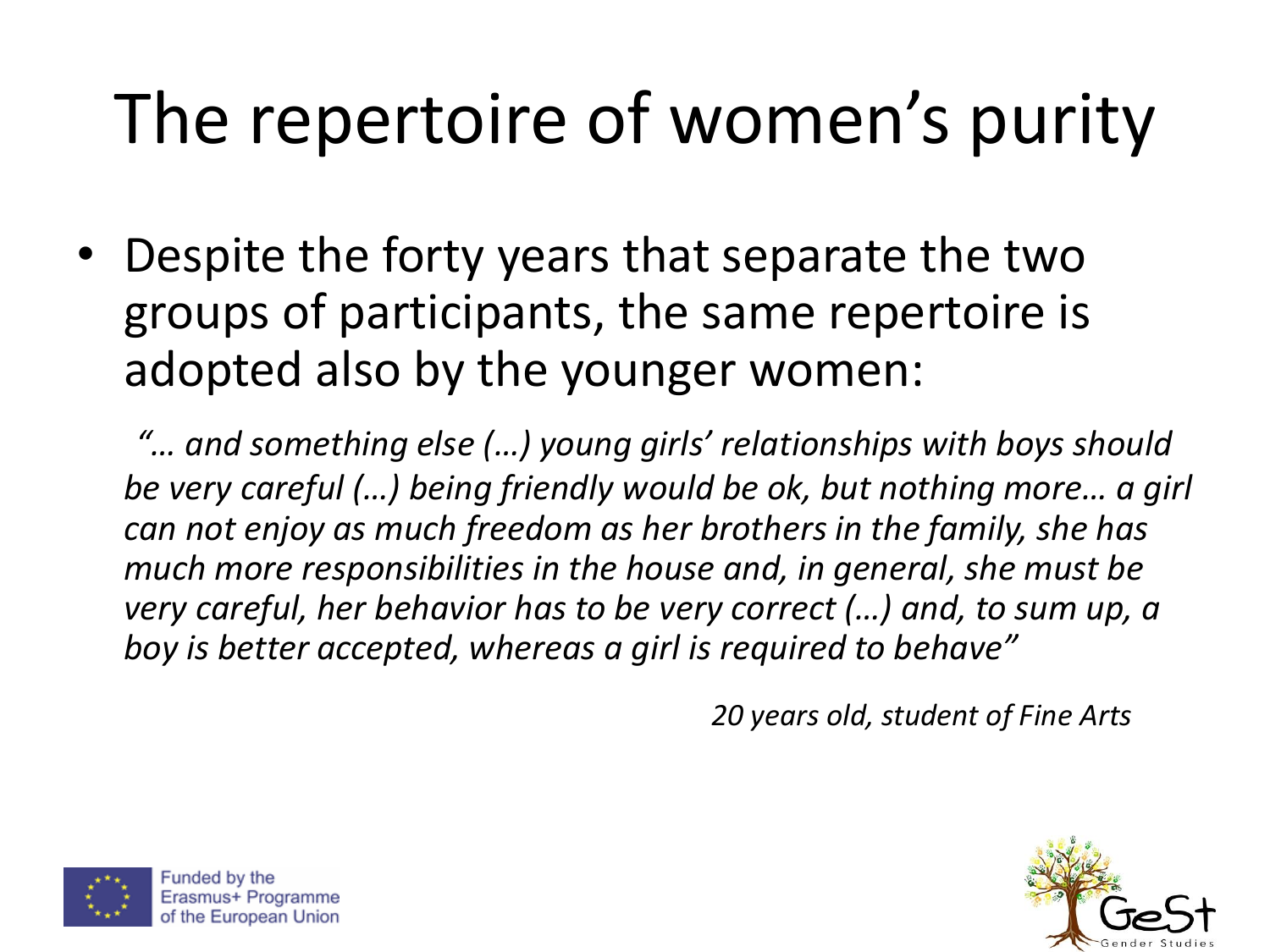The main points:

• Marriage, as the dominant destination and, especially for the older interviewees, the lack of any life prospect that would not include creating a family and becoming a mother

*Q. "What did your parents expect from you?*

*"Nothing. To come to an age and get married to a good guy, and that's all. They didn't expect anything else… I had a wish to be trained to become hairdresser, but they didn't allow, I should have to leave the village and go to live to the city, which was forbidden. They believed I would get a boyfriend there.*

*62 years old, housewife*



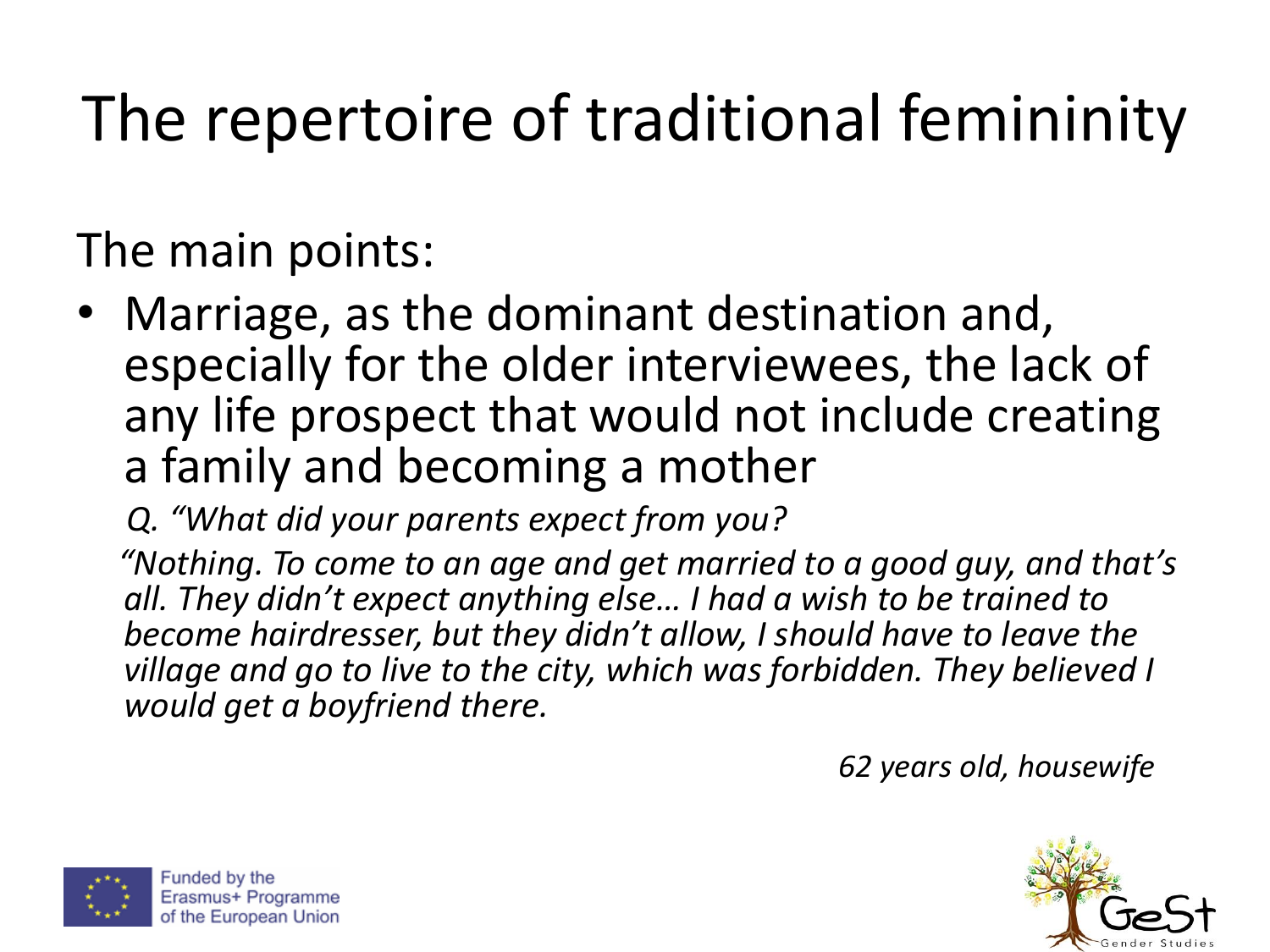The main points:

• The traditional role division in the family and the obligatory girls' contribution to the household.

*"She was asking me to wash even my brother's shirts (…) because the woman (her mother) didn't have the time... I started slowly from a small age, when I was twelve, to cook spaghetti, fresh dinner every evening for them to find when they came back from the fields. I participated in all household chores and*  later, when I was sixteen, when my father was ill and my mom had to take care *of him, I had a lot of work at home".*

*60 years old, Secondary Education teacher*



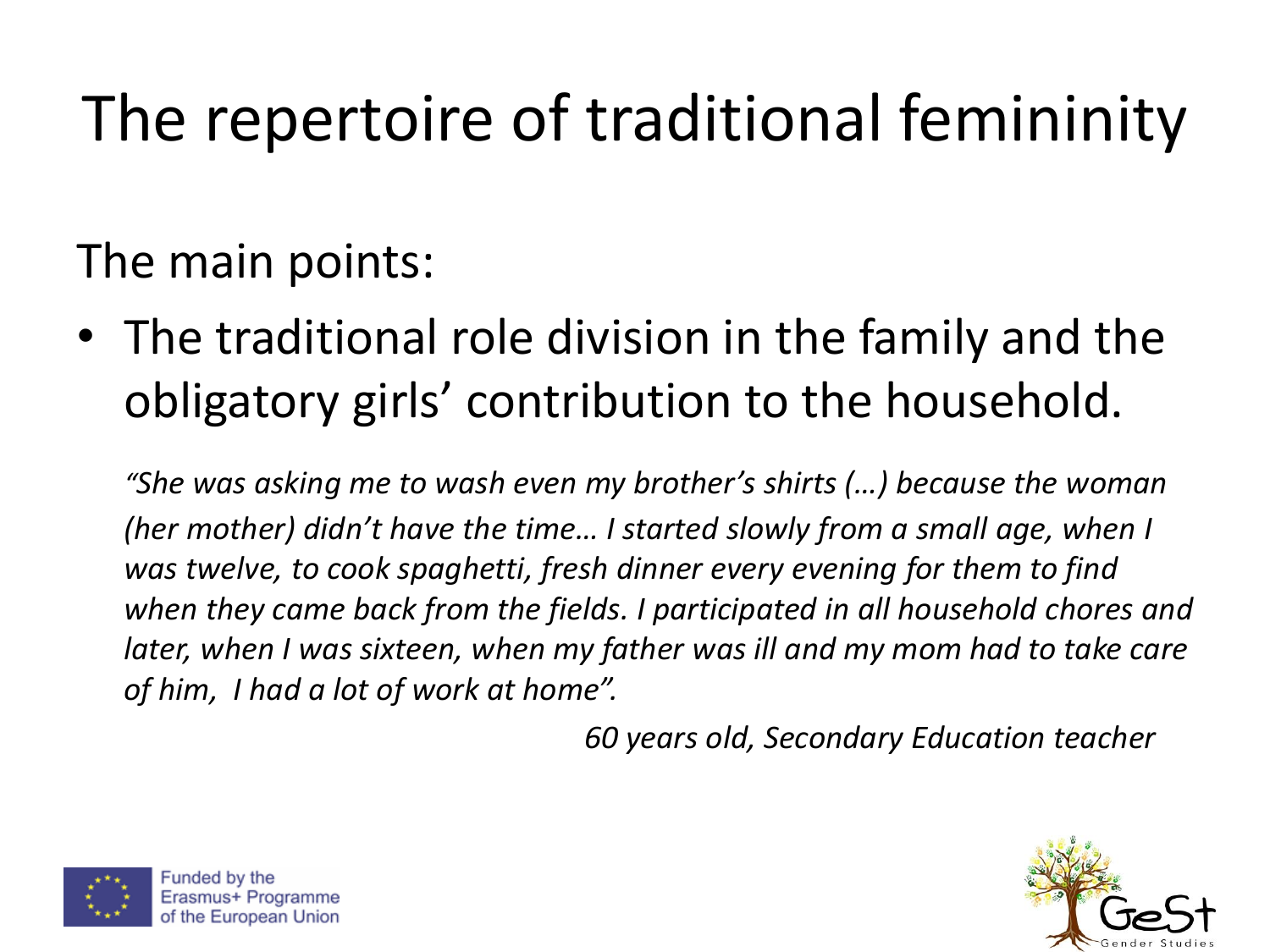The main points:

• The asymmetrical relations of brothers and sisters, in the frame of which young girls serve their brothers in a circle of care and submission.

*"My brothers expected from me to keep their clothes well-ironed and their shoes cleaned. Me or my sisters should offer to them whatever they needed, even a glass of water. When they came back from their work, everything should be ready, the table served…"*

*60 years old, employee*



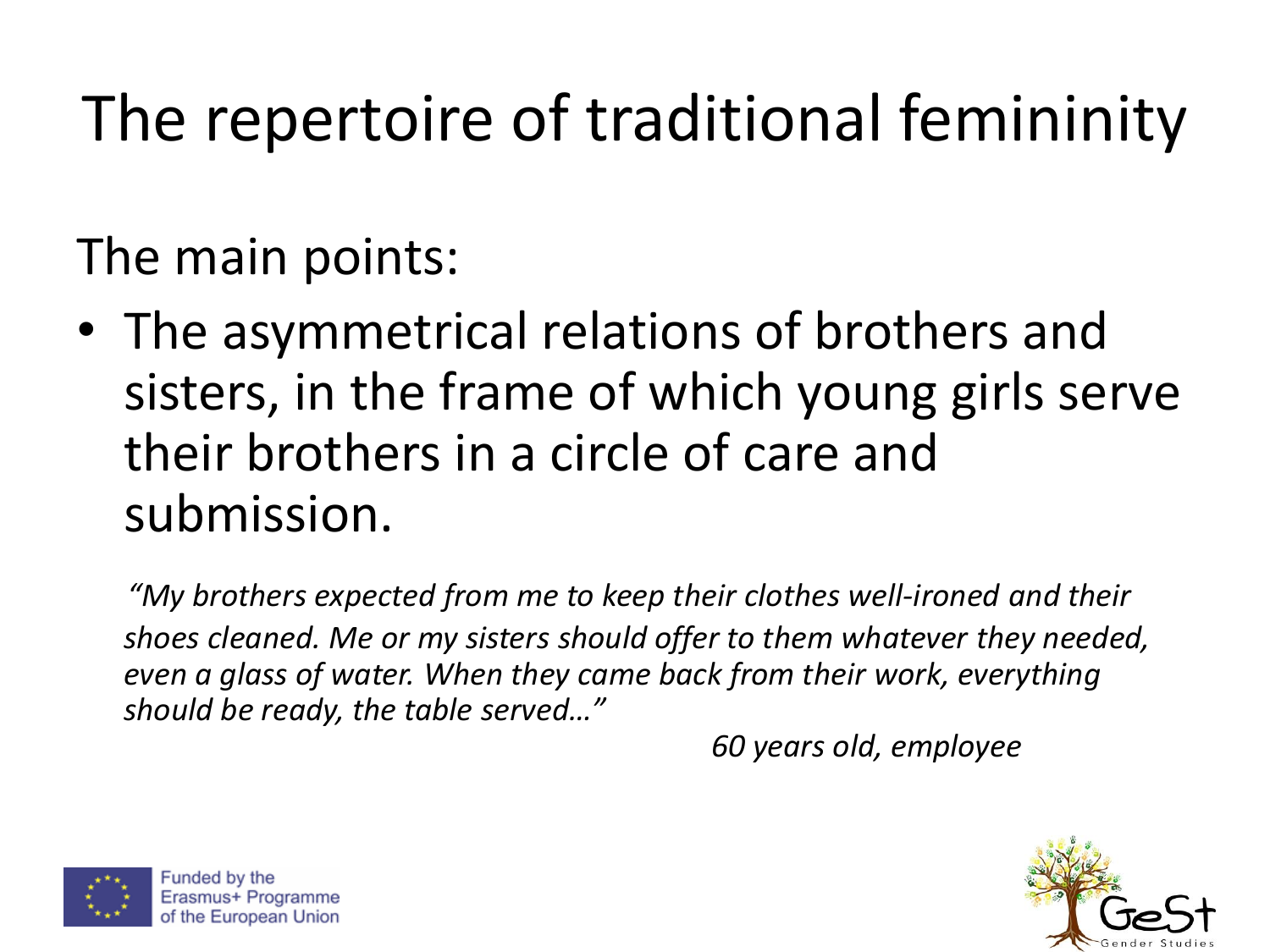• With younger girls being expected to offer psychological support:

*"My brother wanted me to support him, when he had a problem or conflicts with my parents, to mediate, in order to calm things down". 21 one years old, Psychology student*

*" I was and I still am a kind of psychological support for my family and perhaps not as evident as that. I make them laugh, I give them advice according to what I think is right and my contribution, if not tangible, is psychological for sure"*

*21 years old, History and Archaeology student*



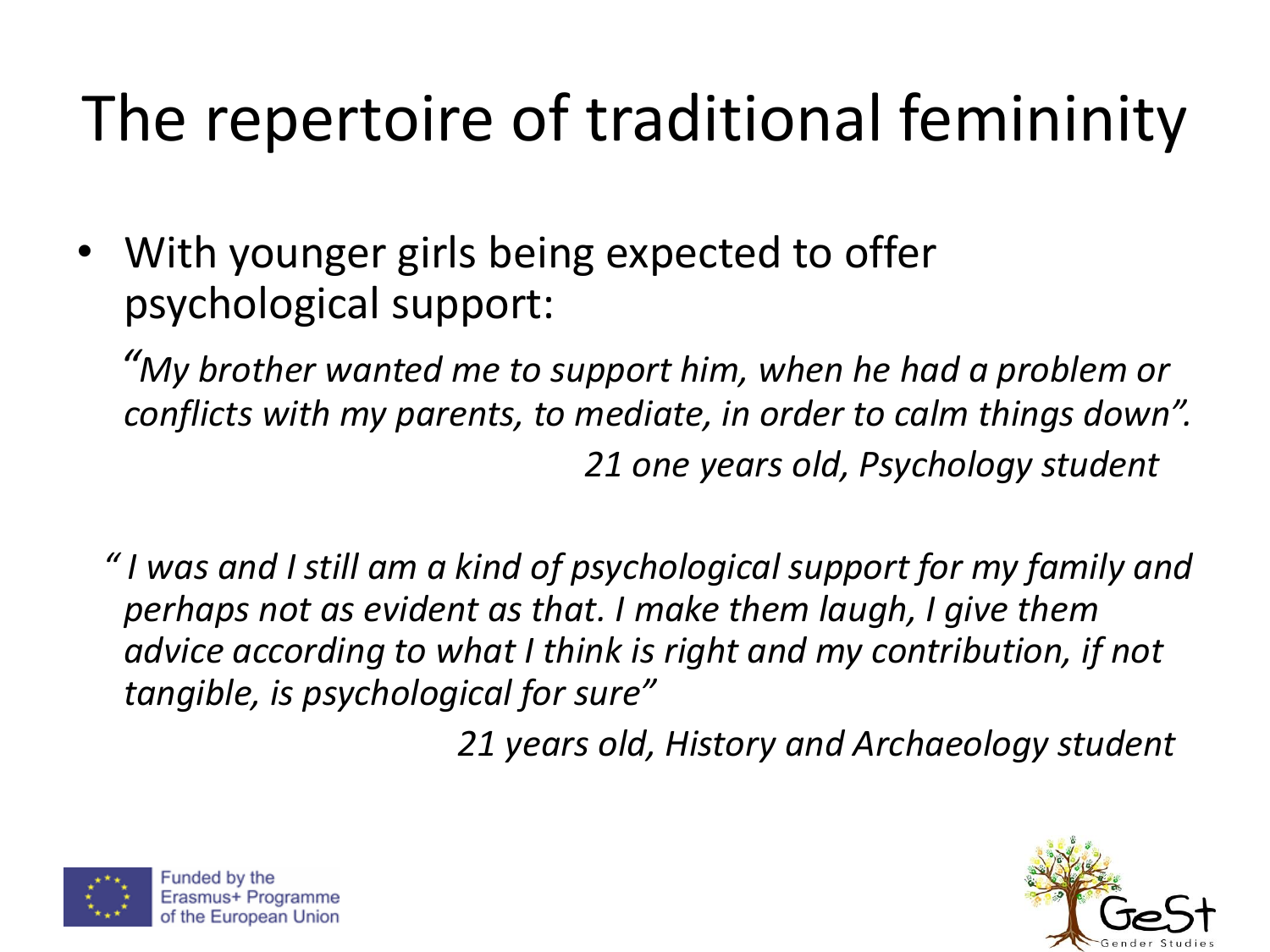The main points:

• The emphasis on the different gender socialization in the family and on the conflicts with the parents

*"In my family the sex of the child was not very important… socialization, however, in gender roles was different for boys and girls"*

*23 years old, student of Economics*

*"The fact that I didn't want to contribute to the household was a problem, however things were not as difficult as that, maybe because I followed another path, that of studies and education…". 21 years old, student of Educational Science* 



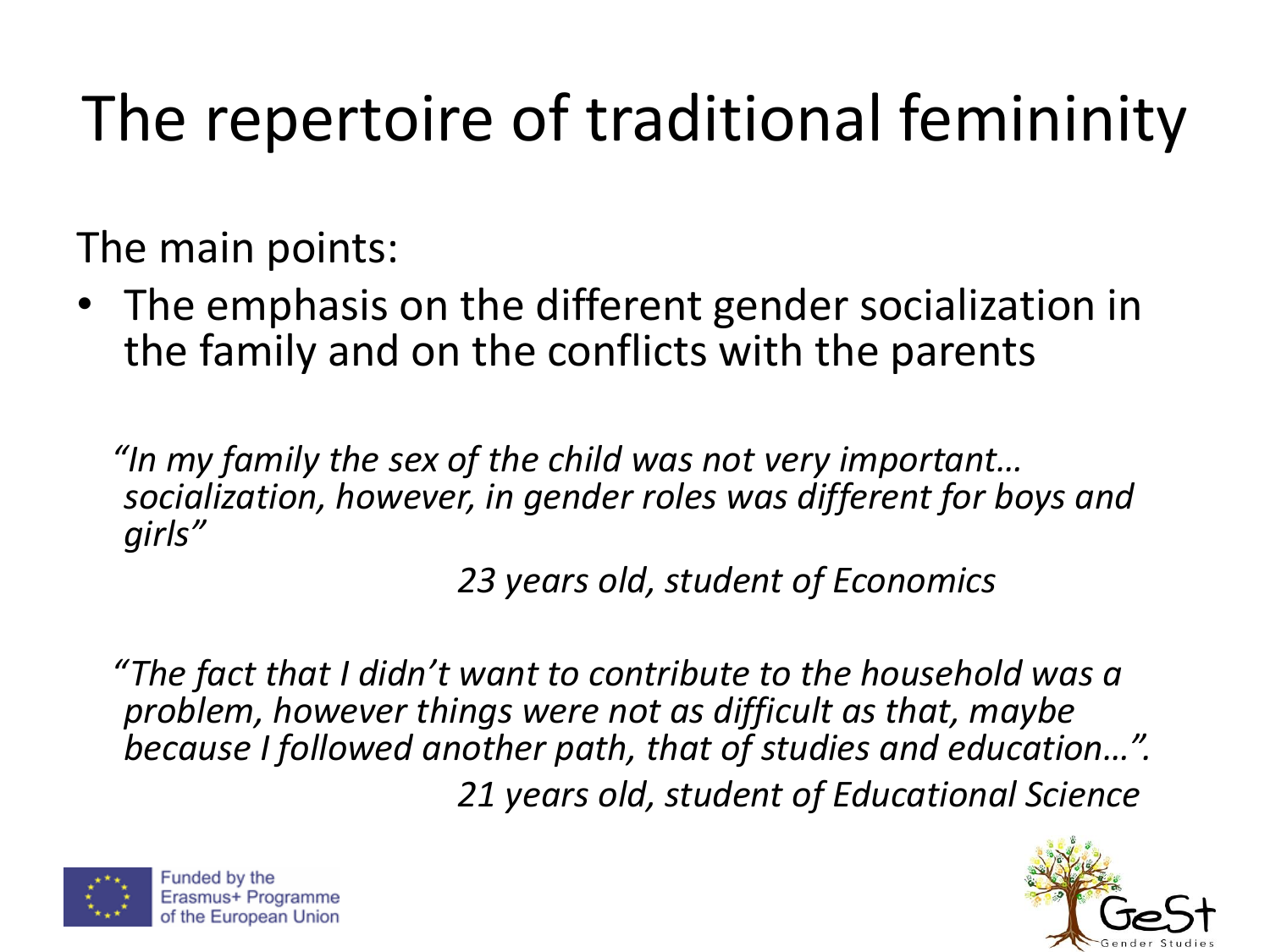#### The main points:

• Including studies as an expectation for girls

*"My parents, because they were poor, believed that only education could offer a chance for progress… at my time studies meant finding a good job". 62 years old, primary school teacher*

*"The only thing that was important was to study and to be good at school" 19 years old, Science student*



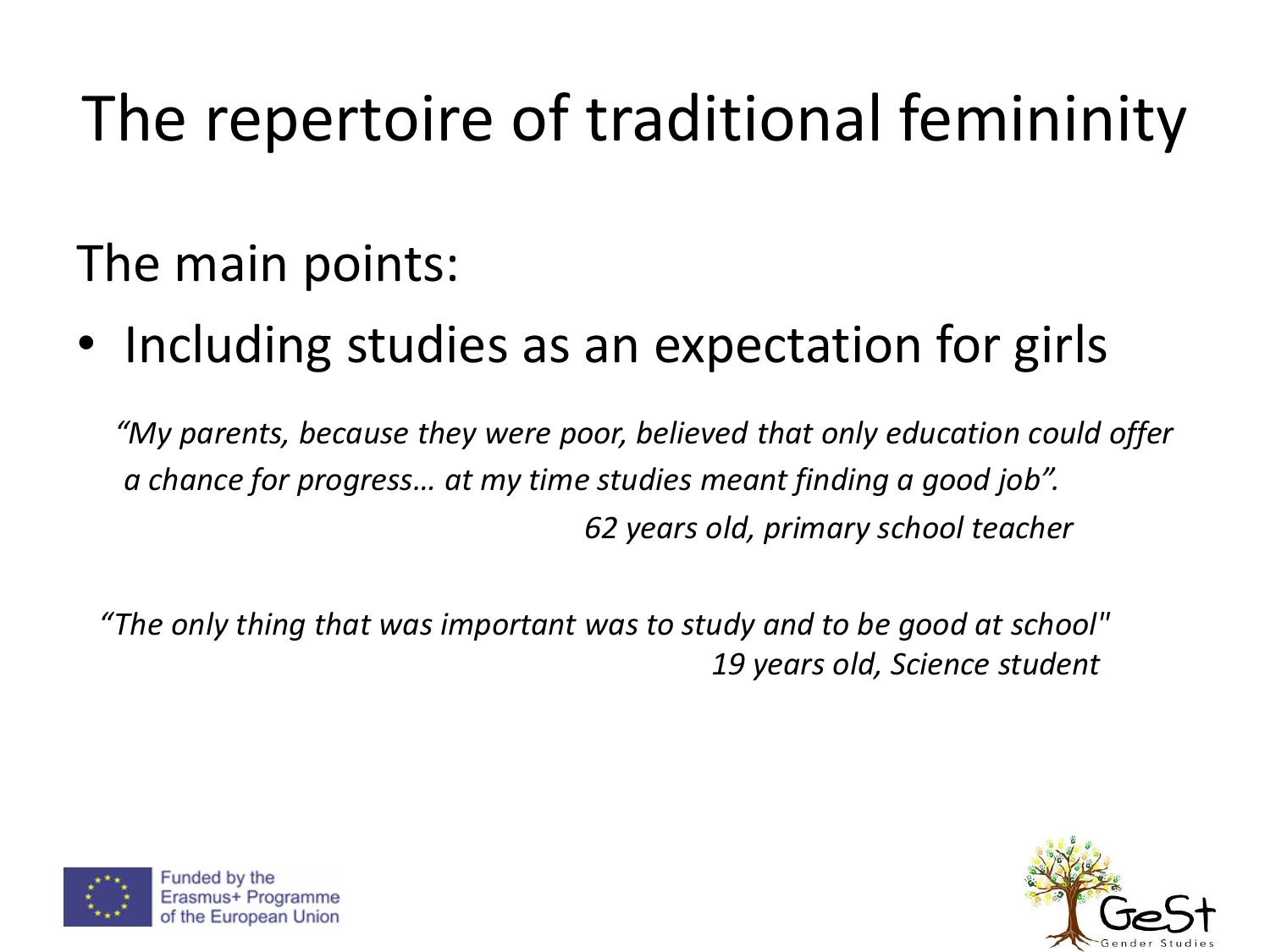# The repertoire of gender equality

The main points

• The emphasis on the notion of equity between women and men, focusing mainly in the public sphere

*"I believe that girls were raised in the same way as the boys. That is there was not any discrimination because of their gender, they were not denied things like for instance education, hobbies, freedom, anything. Everything was the same as for the boys… my parents expected from me the same things they expected from my brother, that is to finish our education and achieve as much as we could"*

*20 years old, English Literature student*



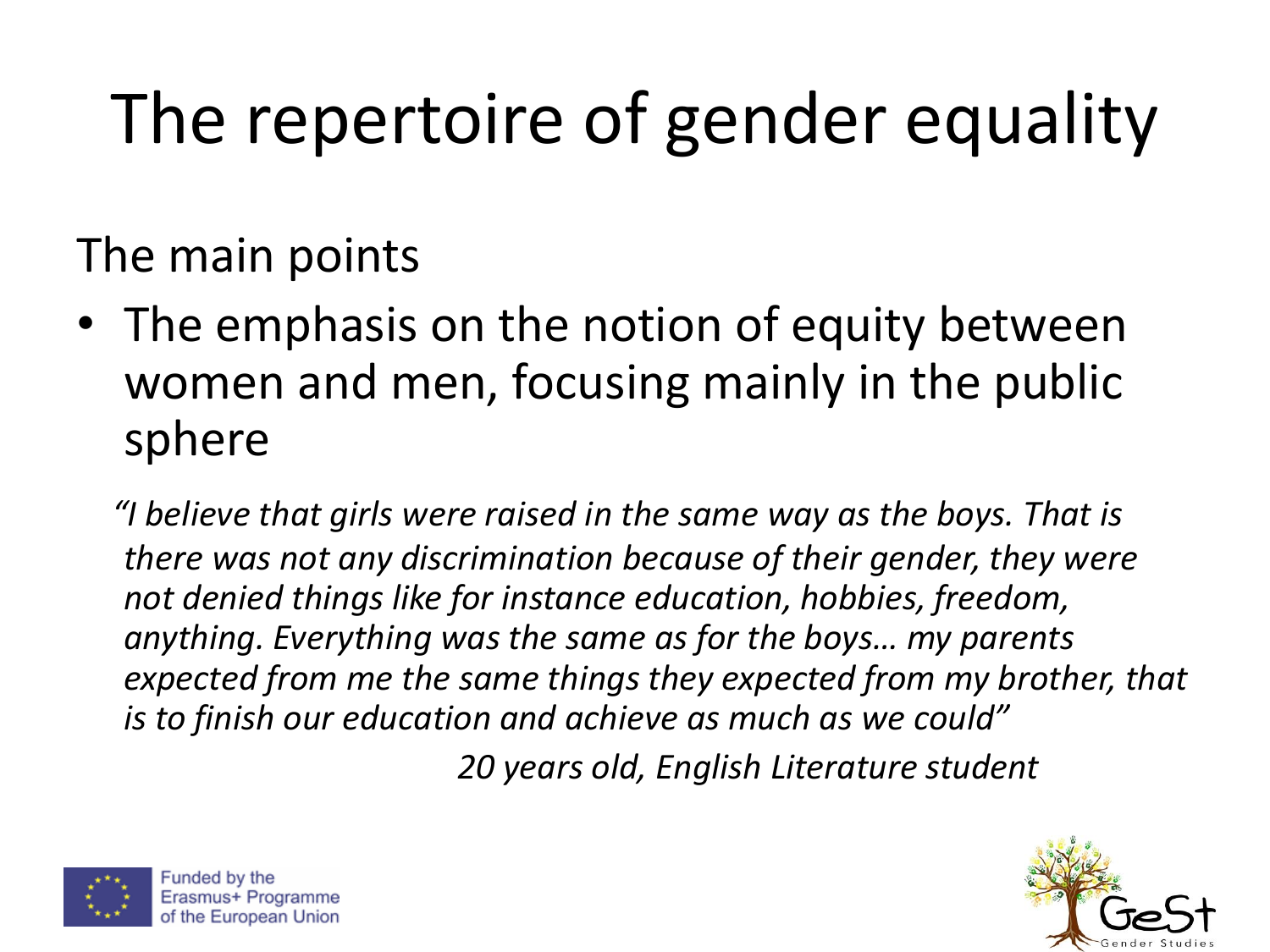## The repertoire of gender equality

The main points:

• The finding of change in women's lives, especially when comparing the contemporary reality to what happened before

*"I think that my generation is the one that has experienced some changes, the changes we are talking about the last years, regarding the position of boys and girls in the family".*

*21 years old, History and Archaeology student*



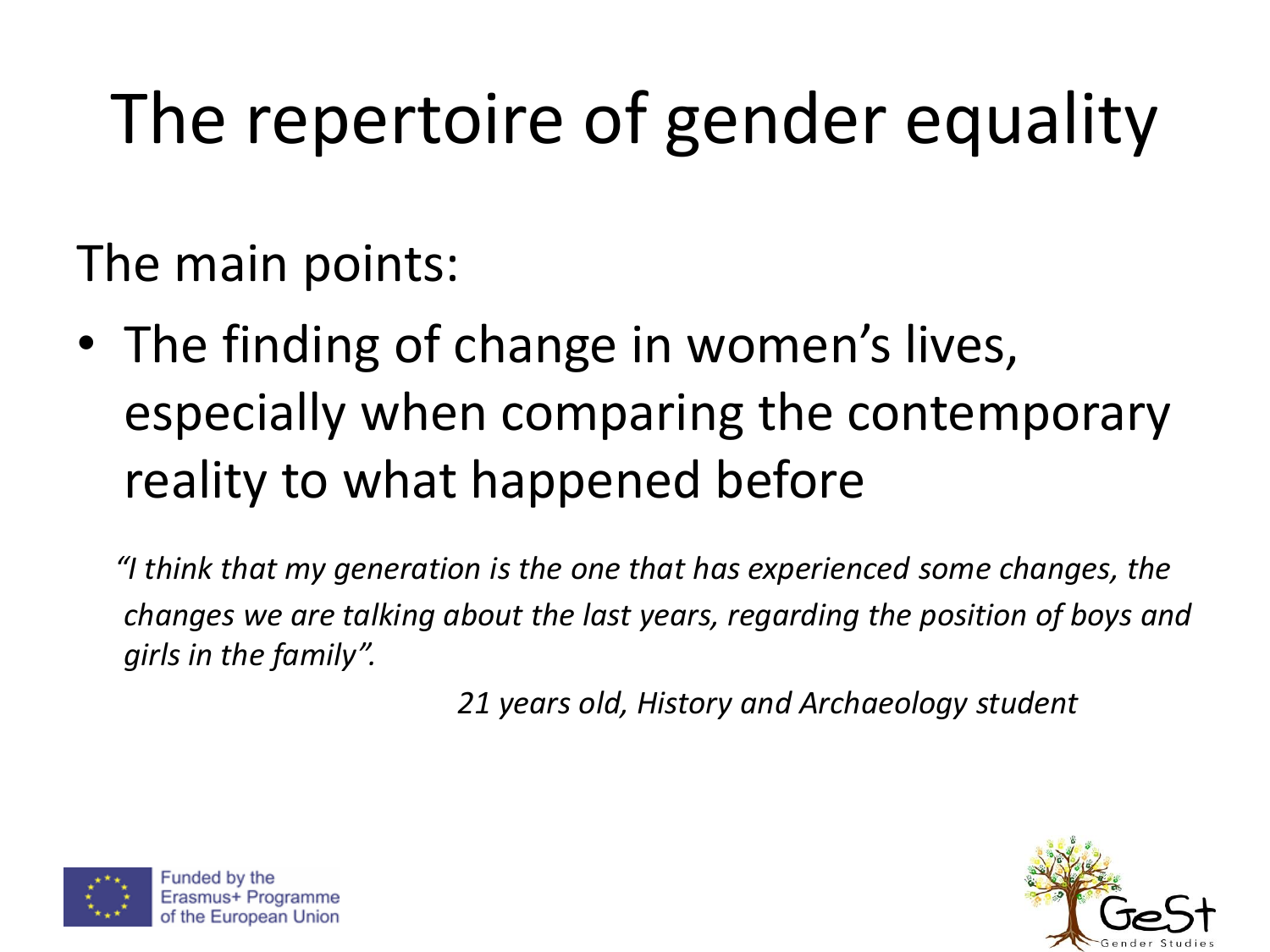## The repertoire of difference or of male superiority

The main points:

- Families' whish for a boy,
- The fact that girls were considered to be either useless for the family, or a burden

*"At my time, most of the families, I believe, wished to have boys. Because boys would continue the family name and because they offered manual work in the fields. Additionally, parents did not have to worry about them, as they worried for their daughters, concerning their future marriage . That is, if and when they would get married. Regarding us, however, we did not have any problem in our family. It is true that we did not have a brother to be able to compare their behavior, but they had never shown us that they preferred a boy from a girl. "*

*62 years old, Prim. School teacher*



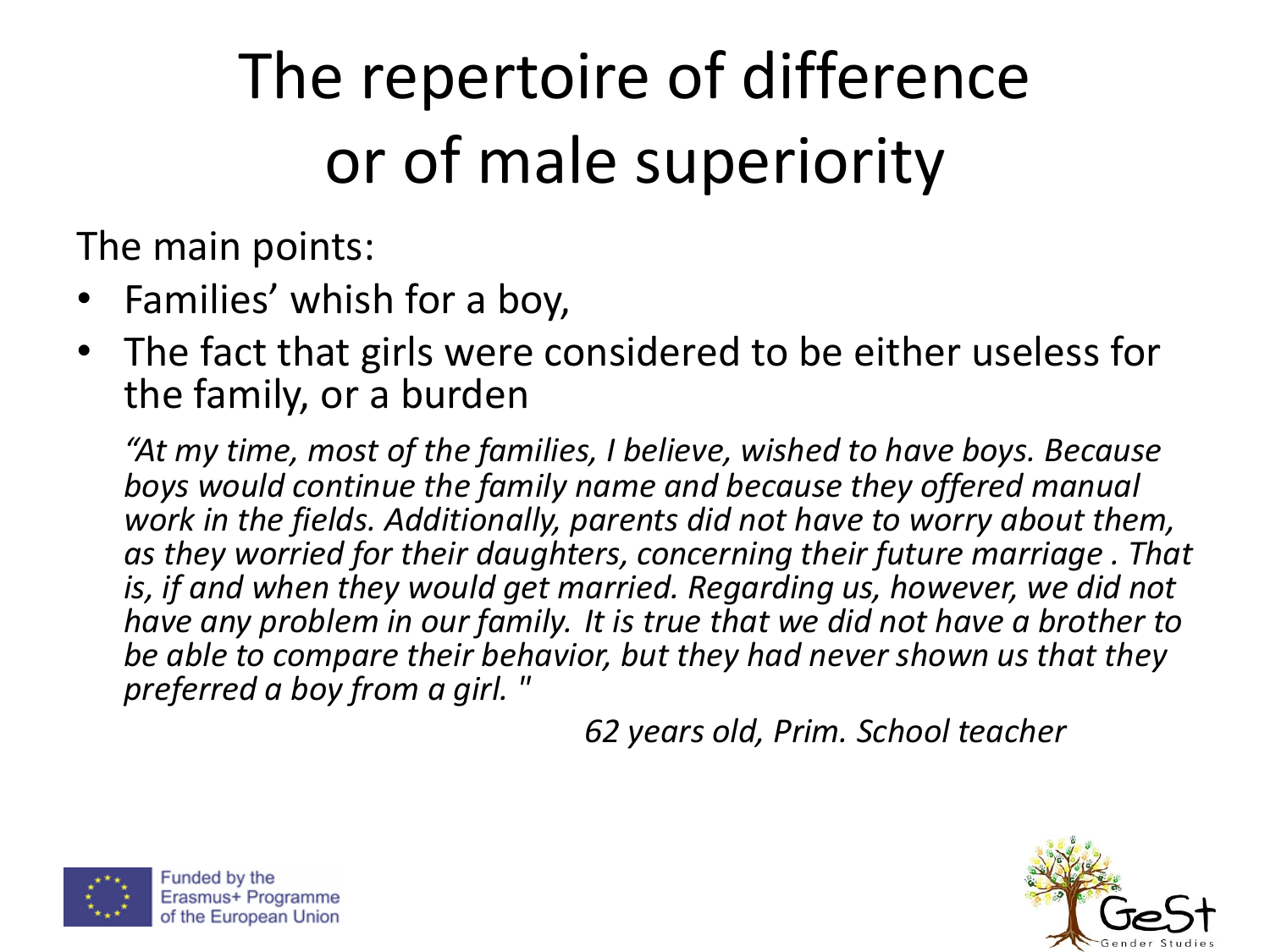## The repertoire of difference or of male superiority

• Only three out of 9 young women adopted the same repertoire, even using the same arguments

*"My father preferred to have a boy, because, at that time there were these stereotypes that still exist, that the first child of the family should be a boy, in order to continue the name of the family and to support the family financially by his work"*

*21 years old, student of Physical Education*



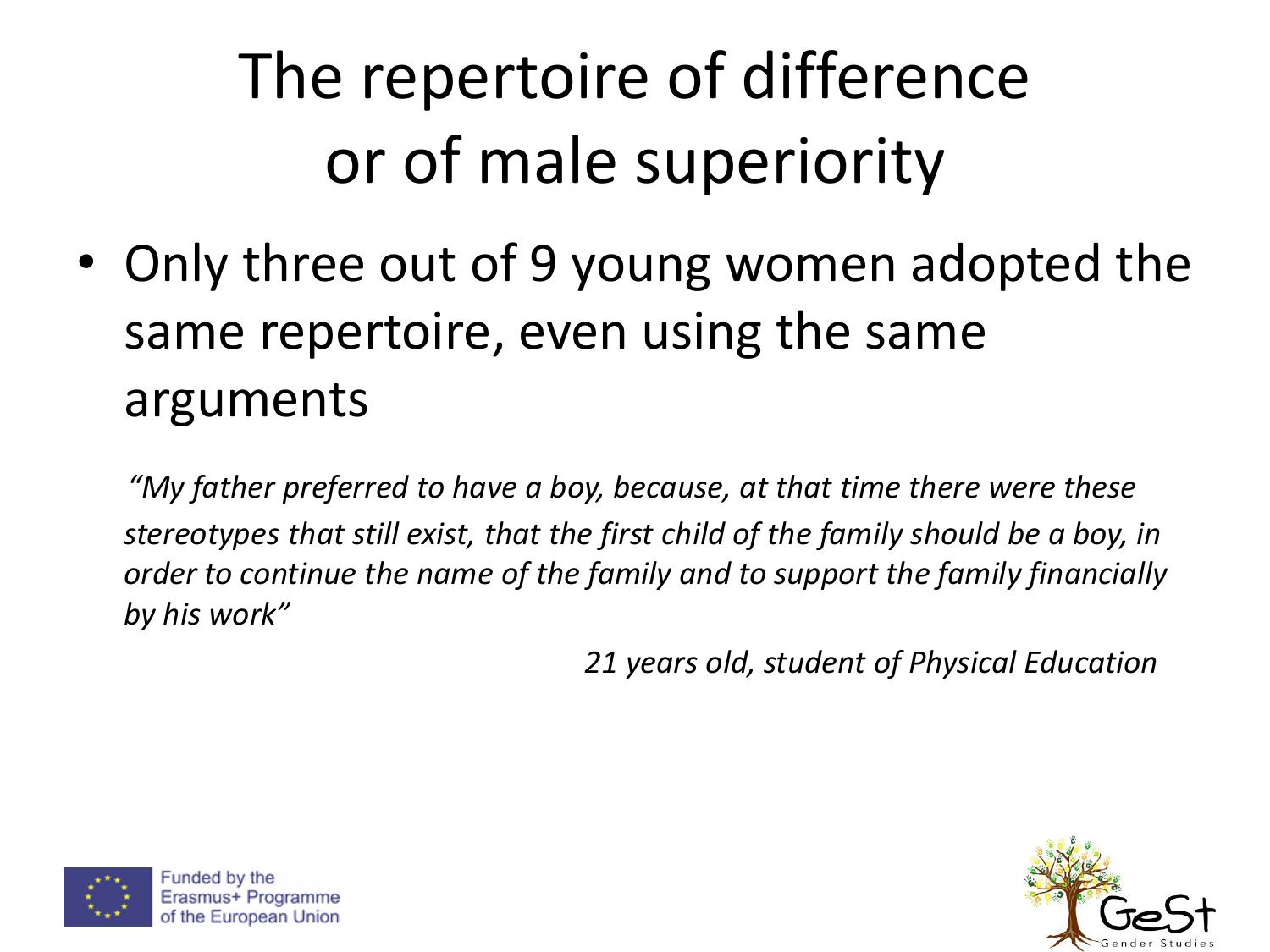The analysis of the interviews of two generations of women,

- Highlighted the existing discourses of female identity in the contemporary social context. These discourses have proven to be
	- fluid and keeping intact most of the traditional elements,
	- identifying the notions of femininity and of gender equality through education, career, politics and gender division of labour, but not through sexuality and the aspects connected with the private sphere and personal life



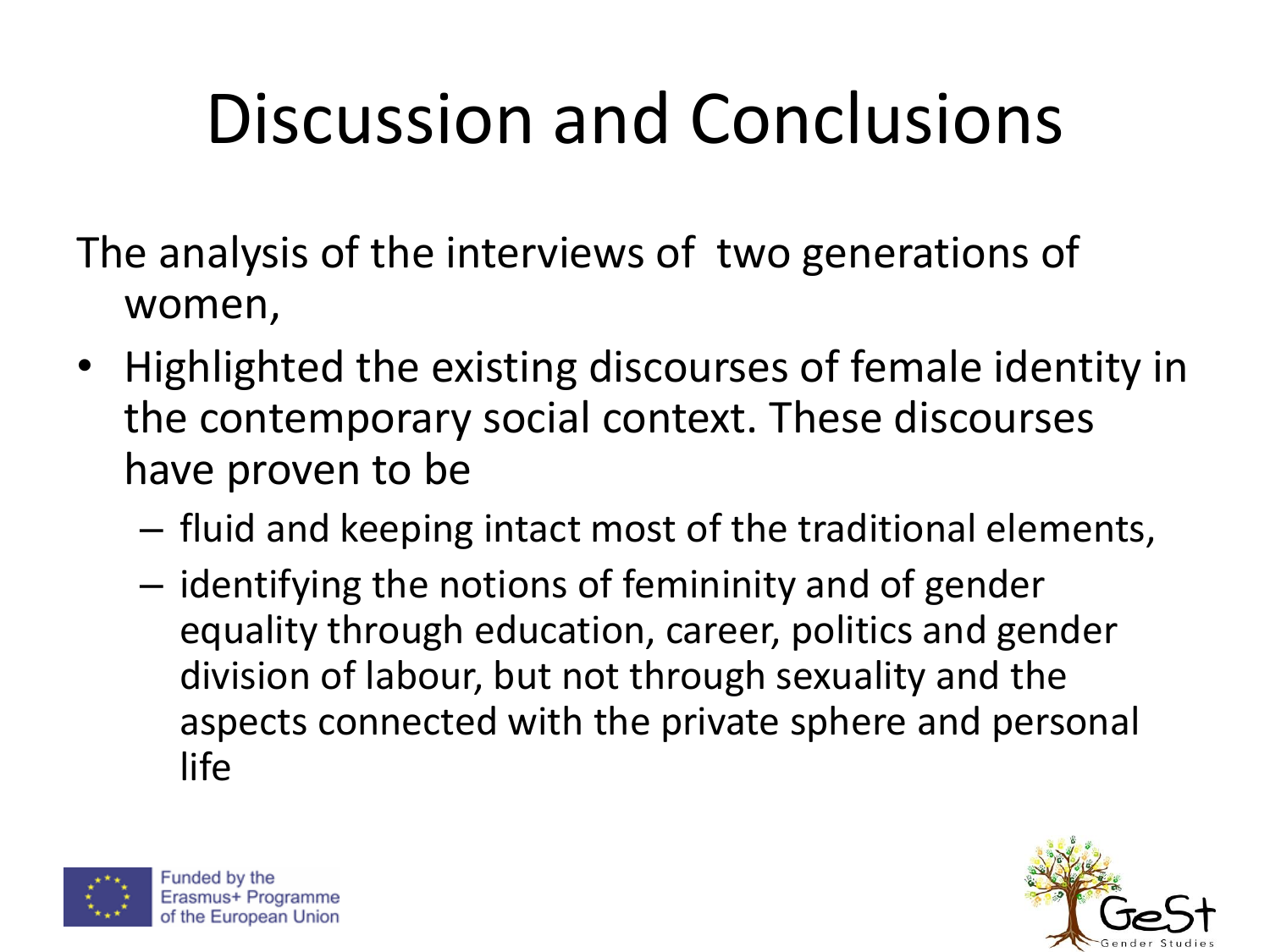The analysis showed

- the changing aspects of female identity, the construction of which
	- uses the discourses of equality,
	- ignores the dominant gender dualisms and focuses on innovative aspects.
- the richness and the multiplicity that characterize the contemporary adolescent female identities that are constructed in the basis of a variety of elements, roles and behaviours:
	- caring, but also academic success,
	- domestic work, but also offering psychological support to the members of the family.



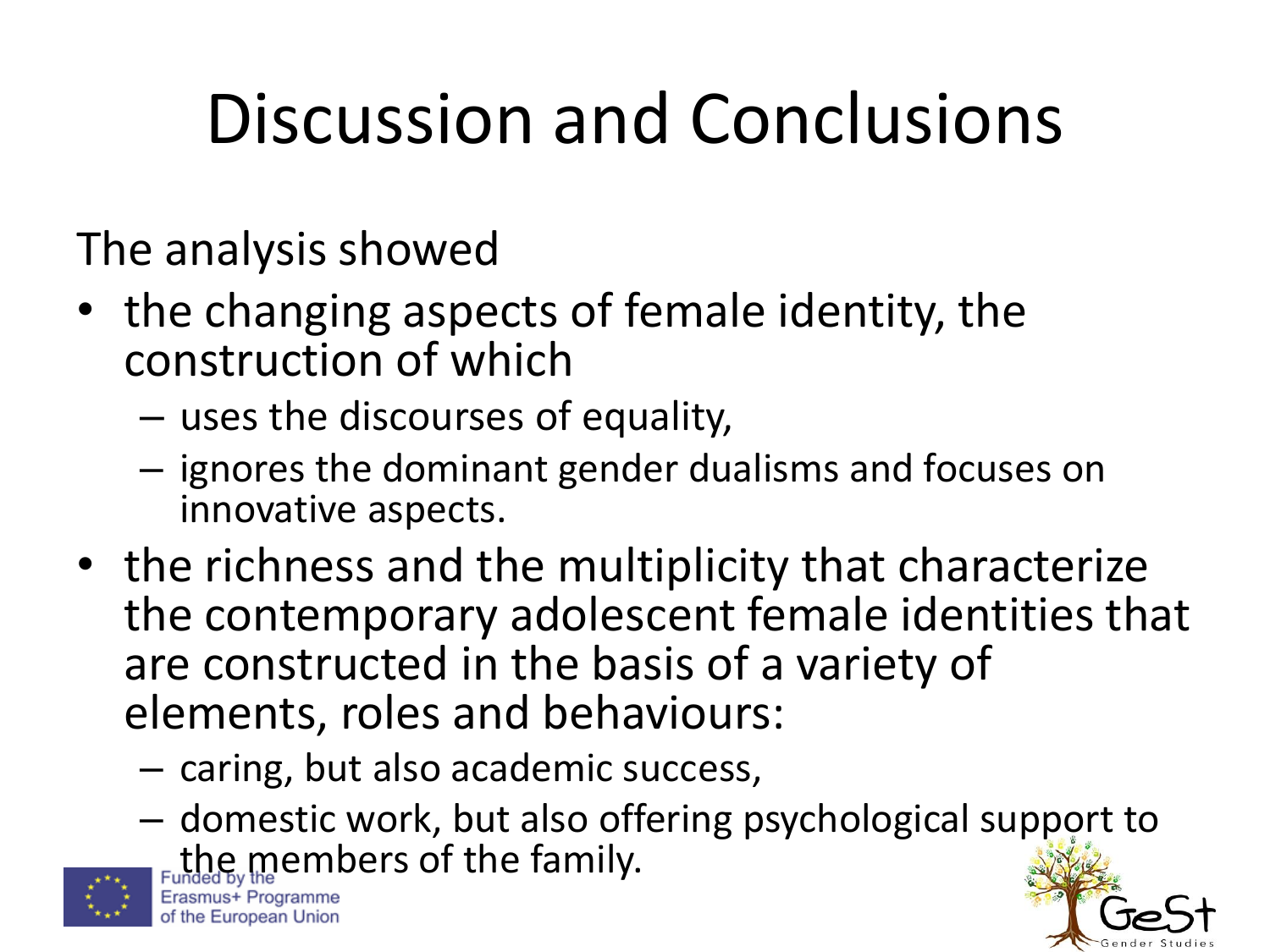• It seems that the construction of femininity is structured in the frame of contradictory gender discourses. As it has become evident, the two repertoires the one of "gender equality" and the one of "traditional femininity" used together by the younger women, are in contradiction with each other.